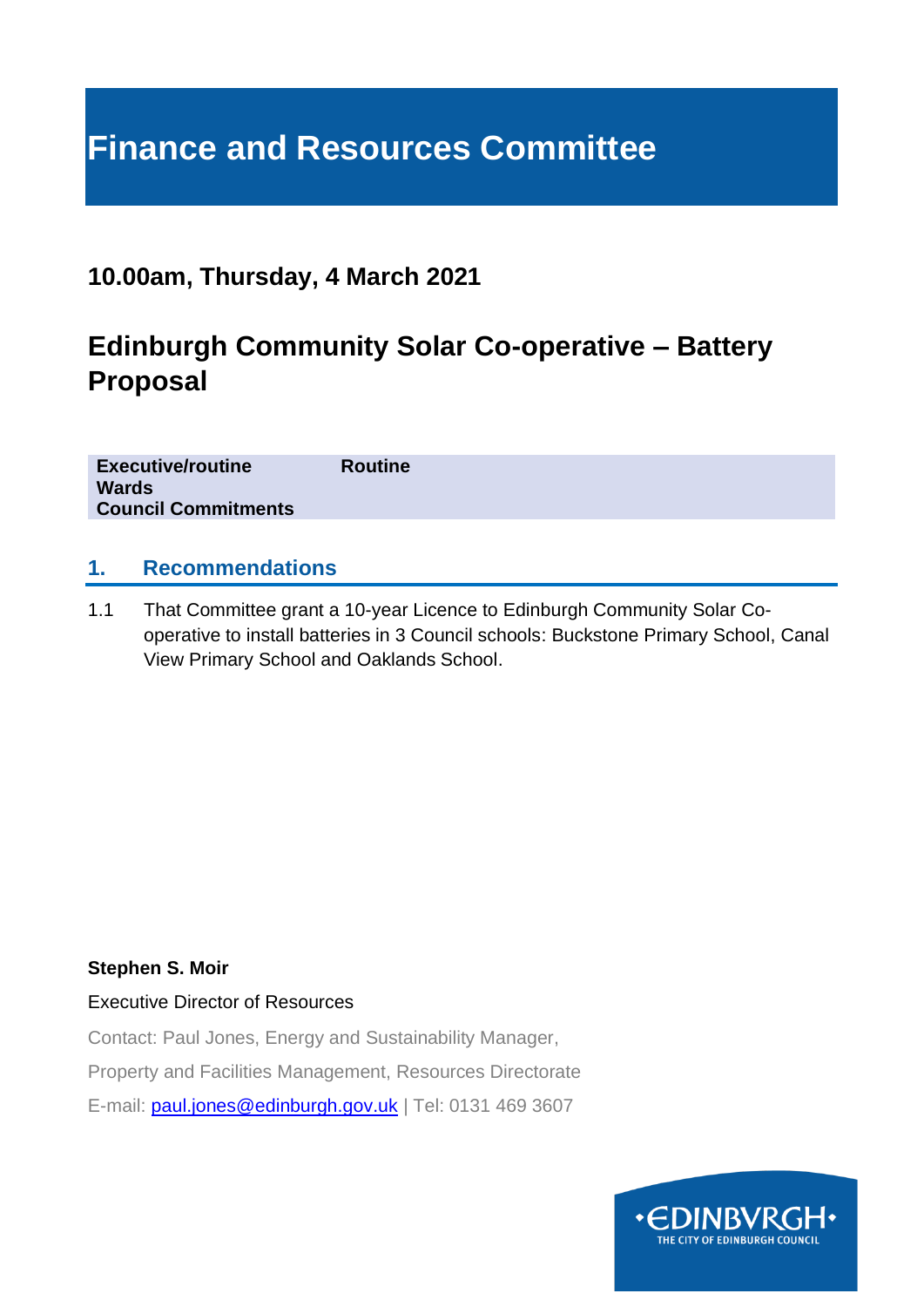**Report**

## **Edinburgh Community Solar Co-operative – Battery Proposal**

#### **2. Executive Summary**

2.1 In 2016, Edinburgh Community Solar Co-operative (ECSC) installed 1.4MW of solar PV panels in 24 Council buildings. ECSC are close to completing the installation of six additional solar installations on key Council and Edinburgh Leisure buildings. In 2018, ECSC received a grant from the Scottish Government's Community and Renewable Energy Scheme (CARES) to support the installation of batteries in Council owned properties. This report seeks approval to grant a licence to ECSC to install batteries in 3 Council buildings with ECSC owned solar panels. The batteries will increase the amount of locally generated solar electricity used in the schools.

#### **3. Background**

- 3.1 Edinburgh Community Solar Co-operative (ECSC) is one of the largest urban renewables projects in the UK. Three Elected Members sit on the [board of ECSC](https://www.edinburghsolar.coop/about-us/board-of-directors/) (Cllrs Macinnes, Cameron and Corbett).
- 3.2 In August 2015, the Finance and Resources Committee provided approval to grant [a 21 year licence](http://www.edinburgh.gov.uk/download/meetings/id/48013/item_727_-_approval_to_grant_a_licence_to_edinburgh_community_solar_co-operative_to_install_solar_pv_panels_on_council_owned_buildings) to Edinburgh Community Solar Co-operative (ECSC) to install solar PV panels on the roofs of Council owned buildings. In September 2015, ECSC raised £1.4m through a community share offer and subsequently installed 1.4MWh solar PV across 24 Council owned buildings.
- 3.3 In August 2019, Finances and Resources Committee considered a proposal from ECSC to install solar panels on a further 11 Council buildings. Following approval, fund raising and further survey work, solar installations have been progressed in 6 buildings.
- 3.4 Historically, batteries have been used for off grid buildings and to provide backup power for emergency lighting and servers in the event of a power outage. Over the last decade, battery technology has improved significantly as applications, such as electric vehicles, drive the technology forward. There is potential for batteries to be used to maximise efficiencies of onsite generation in buildings and provide a route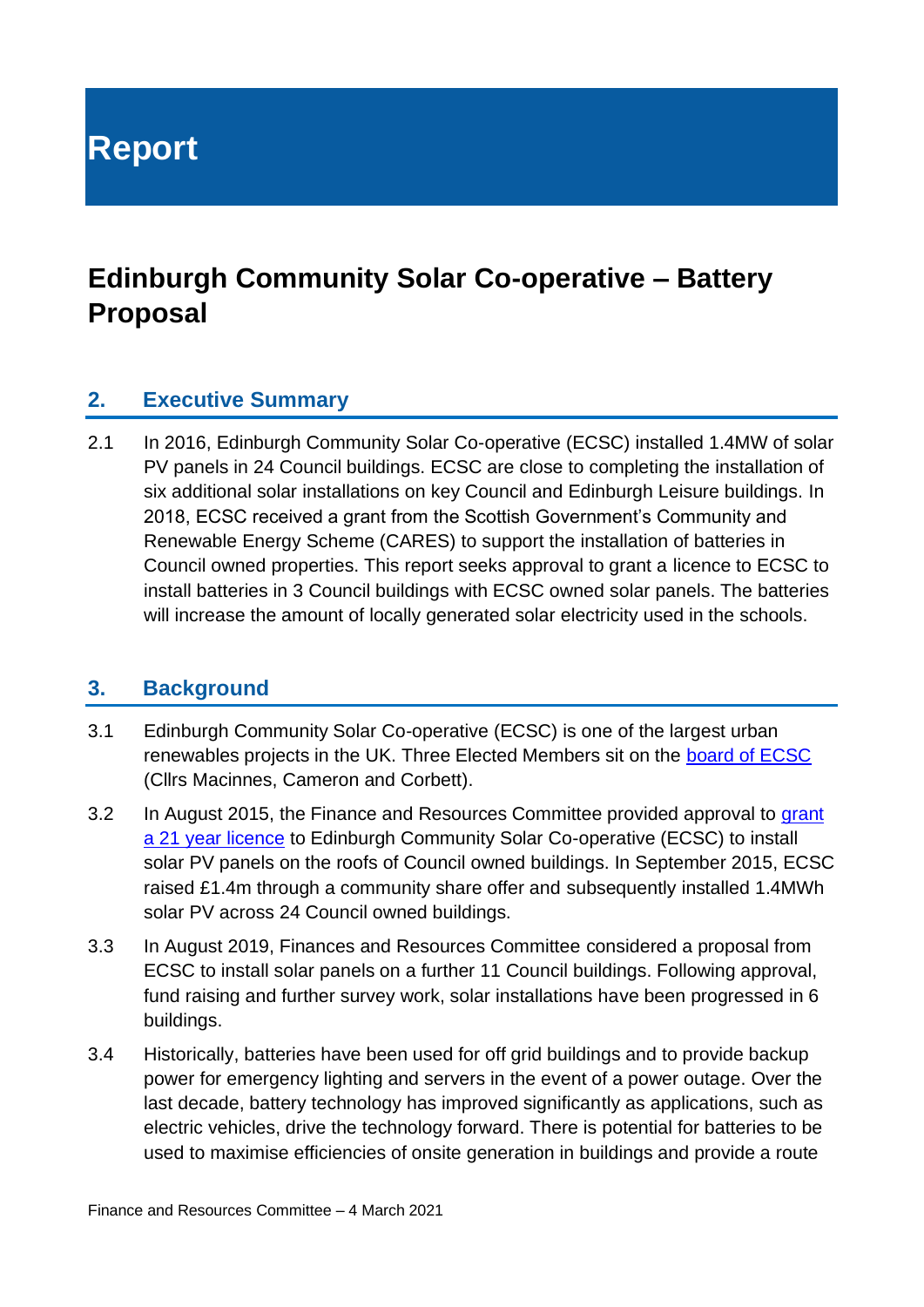to reducing electricity demand during times that incur peak electricity tariffs. ECSC wish to install batteries at some of their installations and require a 10-year licence to be able to do so, which is the purpose of this report.

#### **4. Main report**

- 4.1 In 2018, ECSC received a grant from the Scottish Government's Community and Renewable Energy Scheme (CARES) to support the installation of batteries in Council owned properties. Under the terms of the grant, CARES will fund 90% of the project, with the remaining funding to be provided from ECSC.
- 4.2 Following the award of funding, ECSC appointed [Changeworks](https://www.changeworks.org.uk/) to support the development of the battery proposal. Changeworks carried out a review of Council buildings with ECSC owned solar panels installed. The main consideration was the amount of excess solar electricity generated on site but exported to the grid. This therefore provided the basis through which suitability for the installation of batteries could be considered as batteries offer the potential to store excess solar generation produced by the panels and release back to the building when required. Following this exercise and subsequent survey work, 3 schools were identified as having the best potential: Buckstone Primary School, Canal View Primary School and Oaklands School.
- 4.3 A tender was issued in late 2019 for the installation of batteries and Locogen were appointed to carry out design and installation work. The project has been delayed by COVID 19, but ECSC are now at a point whereby they need to progress with installations or risk losing CARES funding.
- 4.4 The batteries will be located in existing plantrooms, and whilst they will take up space, they have a low overall footprint. The total cost of the project is projected to be £94,588. 90% of the funding has been awarded by Local Energy Scotland via CARES (£85,129) and ESCS will raise the additional 10% (£9,459) from reserves or borrow the capital from other co-ops.
- 4.5 Batteries are still relatively expensive, and the financial benefits of the proposed project are modest (under £1k/annum for each party). ECSC will receive an increased income as the rate paid for electricity exported to the grid is lower than grid supply costs. The Council will pay a fixed rate of 13.5p/kWh for electricity stored in the battery and subsequently used on site. This is in line with 2020/21 tariffs and therefore initial savings are negligible. However, as the 13.5p/kWh tariff is fixed, the Council will make a saving from any inflation in energy price.
- 4.6 The main benefit of the project is that it offers a low risk opportunity for both the Council and ECSC to trial and monitor the application of batteries in its buildings. This will help inform decision making for future new build projects and will help support the delivery of the Council's 2030 net zero carbon targets.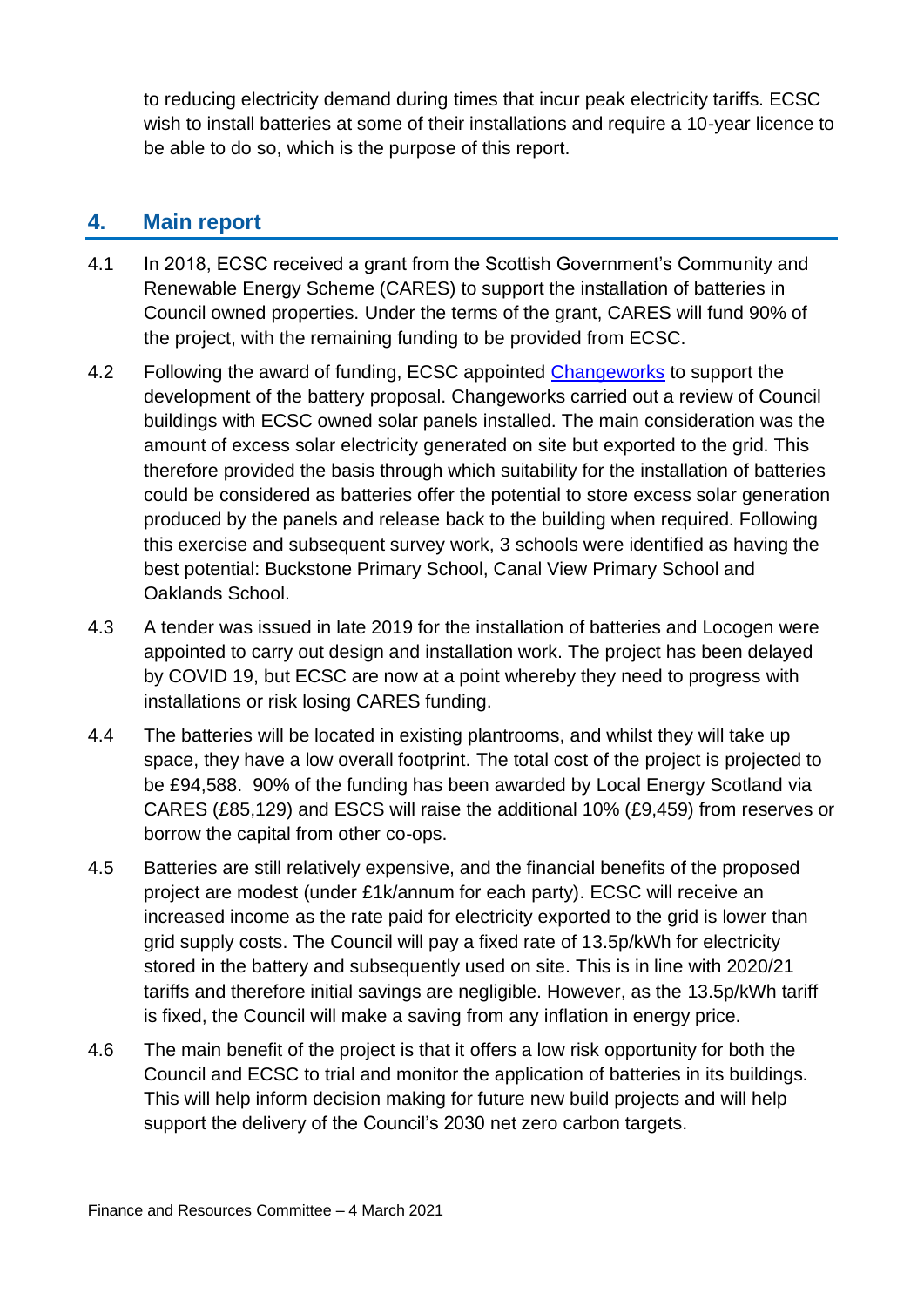4.7 Under the present proposal, the battery will only be used to store excess solar generation. However, there is potential to charge the battery at times when electricity is cheaper, and release the electricity when costs are higher. The control systems required to cycle the battery in this way would require additional investment. The Council will work collaboratively with ECSC to investigate this option further.

#### **5. Next Steps**

- 5.1 Preparatory work has already been undertaken to draft the associated variation to the existing legal agreement with ECSC and this will be finalised if approval to grant a licence is received.
- 5.2 ECSC have also undertaking work to finalise design details, so if the licence is approved, works to install the batteries will be scheduled.

#### **6. Financial impact**

6.1 As detailed in the report, there is limited financial benefit from this proposal. ECSC will own the battery during the term of the lease and will therefore be responsible for the inspection and maintenance of the battery.

#### **7. Stakeholder/Community Impact**

- 7.1 Edinburgh Community Solar Cop-operative are a community benefit society with over 540 members. They aim to maximise the social, economic and environmental benefits of renewable energy.
- 7.2 The installation of batteries will help increase the use of renewable generation on the associated buildings. The knowledge gained from this project will contribute towards the reduction of building related carbon emissions and assist in the delivery of Council obligations under the [Climate Change Act \(Scotland\).](https://www.legislation.gov.uk/asp/2009/12/contents)

#### **8. Background reading/external references**

- 8.1 [Finance and Resources Committee, August 2015, Approval to Grant a Licence to](http://www.edinburgh.gov.uk/download/meetings/id/48013/item_727_-_approval_to_grant_a_licence_to_edinburgh_community_solar_co-operative_to_install_solar_pv_panels_on_council_owned_buildings)  [Edinburgh Community Solar Co-operative to Install Solar PV Panels on Council](http://www.edinburgh.gov.uk/download/meetings/id/48013/item_727_-_approval_to_grant_a_licence_to_edinburgh_community_solar_co-operative_to_install_solar_pv_panels_on_council_owned_buildings)  [Owned Buildings](http://www.edinburgh.gov.uk/download/meetings/id/48013/item_727_-_approval_to_grant_a_licence_to_edinburgh_community_solar_co-operative_to_install_solar_pv_panels_on_council_owned_buildings)
- 8.2 [Finance and Resources Committee, August 2019, Edinburgh Community Solar Co](https://democracy.edinburgh.gov.uk/documents/s4731/8.15%20-%20Edinburgh%20Community%20Solar%20Co-operative%20-%20Phase%202_Approved.pdf)[operative –](https://democracy.edinburgh.gov.uk/documents/s4731/8.15%20-%20Edinburgh%20Community%20Solar%20Co-operative%20-%20Phase%202_Approved.pdf) Phase 2